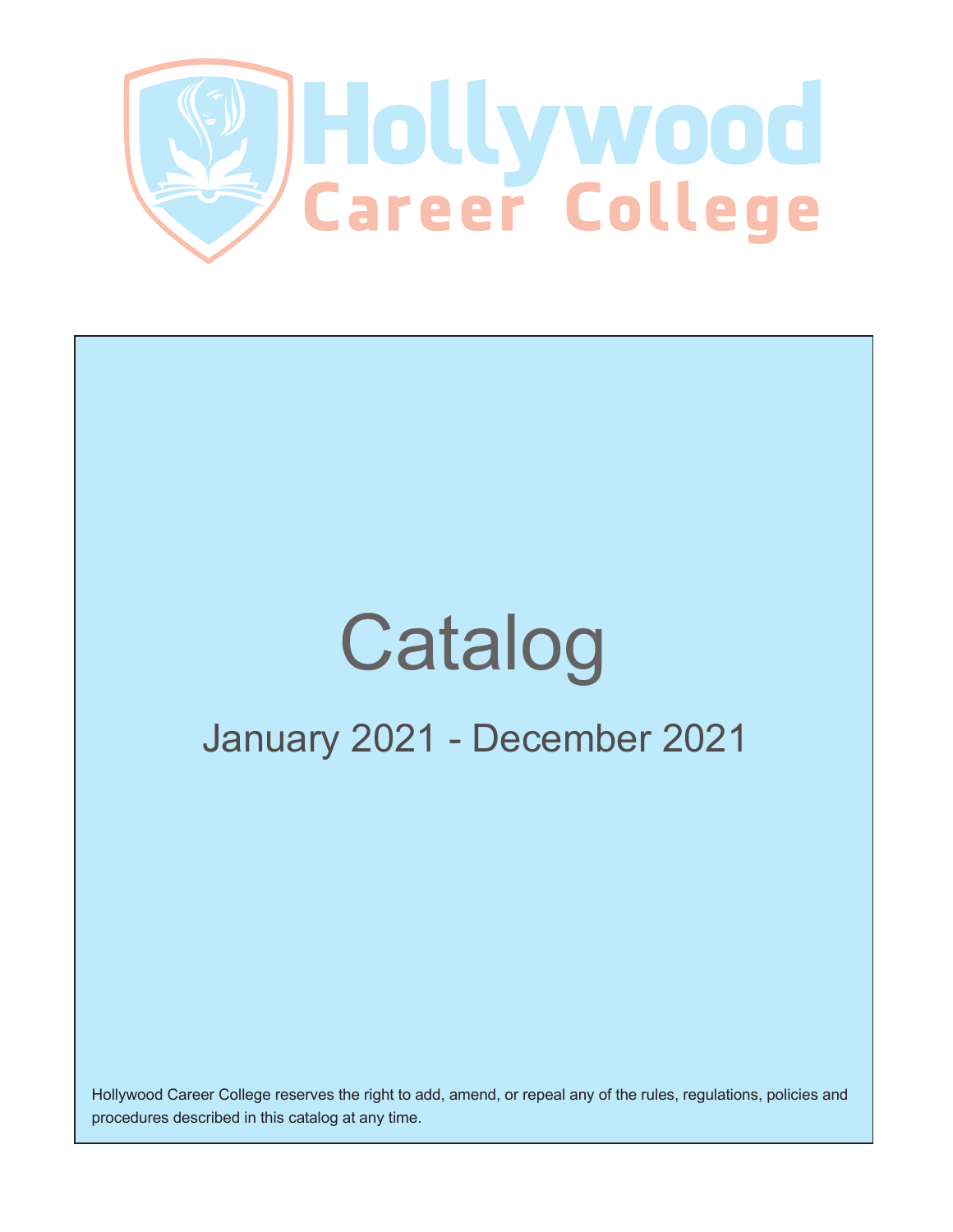# *As a prospective student, you are encouraged to review this catalog prior to signing an enrollment agreement. You are also encouraged to review the School Performance Fact Sheet, which must be provided to you prior to signing an enrollment agreement.*

```
Table of Contents
```
Our Mission ... 1 Our Philosophy ... 1 Our Goals ... 1 Admission ... 2 Admission Requirements ... 2 Instruction Language ... 2 Financial Aid ... 3 Financial Records ... 3 Attendance Requirements ... 3 Consecutive Absence Rule ... 4 Grading Policies ... 4 Leave of Absence Policy ... 4 Academic Probation and Dismissal Policy ... 5 Dress Code and Personal Hygiene Policy ... 5 Disciplinary Action Policies ... 5 Cancellation, Withdrawal and Refund Policy ... 6 Notice Concerning Transferability of Credits and Credentials ... 7 Transfer of Credit Policy ... Campus Facility / Travelling to Campus ... 7 Campus Facility and Travelling to Campus ... 7 Housing ... 7 Placement Services ... 7 Kitchen ... 7 Library Services ... 8 Student Records ... 8 Student Grievances and Complaints ... 8 Financial Statement ... 9 Accreditation Statement ... 9 Programs ... 10 Graduation Requirements ... 11 Tuition and Fees ... 11 Massage Therapy Program Books and Materials Summary ... 12 Student Tuition Recovery Fund (STRF) ... 12 Holidays and Breaks ... 13 Class Hours ... 13 Administration and Faculty ... 13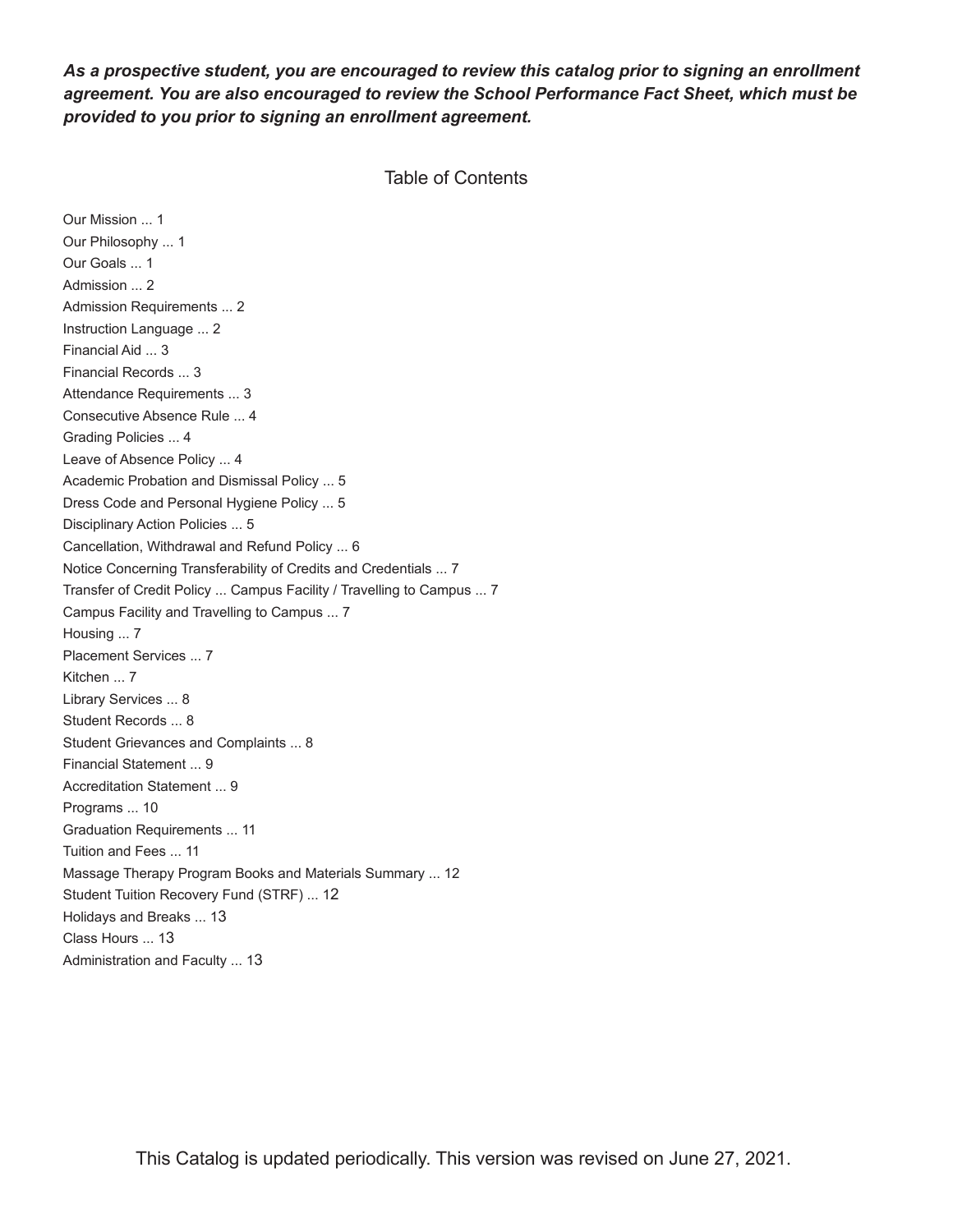Hollywood Career College (HCC) is an independent, private institution of career education approved to operate by the California Bureau for Private Postsecondary Education. This approval means compliance with state standards as set forth in the California Private Postsecondary Education Act of 2009. The College serves students from diverse backgrounds, seeking to deepen their knowledge and vocational skills. An equally important aim is the development of positive attitudes toward work and life. The College's overall goal is to prepare our students for a life of learning and success.

Our Philosophy

Hollywood Career College is a proud educational establishment which offers higher learning to students who want to become massage therapists. We prepare students for a career in the spa industry, emphasizing the value of living a positive, ethical life. We strive to empower all students, offering a complete program that makes students confident that they have the skills needed to start their careers.

Our Goals

In order to ensure fulfillment of our mission, the college has established the following goals:

 The College will strive to provide high quality instruction, and encourage students to participate in a dynamic, interactive, and stimulating classroom environment.

 The College will continually evaluate new instructional texts, materials, and methodologies, updating our curriculum when new and effective approaches are found.

 The College will provide students with an environment conducive to the development of the essential skills needed for success in school, work, and life. Particular emphasis is placed on critical analysis and the development of decision making and self improvement skills in order to maintain relevance to real world situations.

 The College will solicit student feedback regarding program and instructor effectiveness by implementing a student survey system.

In any profession, acquiring and retaining employment requires certain basic personal standards. Students will learn the importance of the following:

- Personal appearance
- Professional demeanor
- Professional responsibility
- Ethical behavior

Contact Information (all classes will be held at this location):

Hollywood Career College 1552 N. Western Ave. Los Angeles, CA 90027

(323) 899-0895

www.hollywoodcareercollege.com

BPPE School Code: 77183620 CAMTC School Approval Code: SCH0172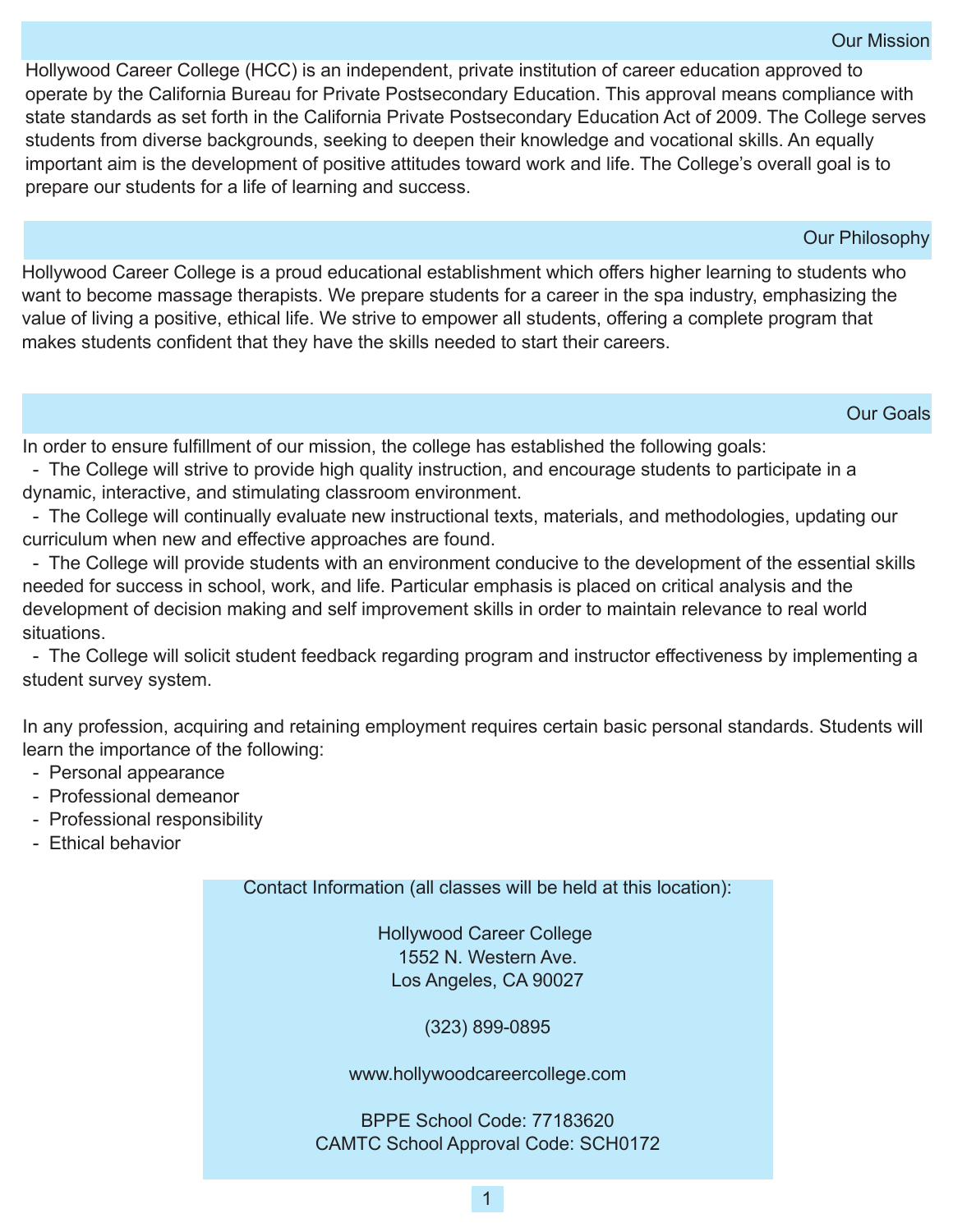Program classes are organized into modules which are typically ten calendar days in duration. These modules run on a continuous basis. Please contact the admissions office for the exact start date of the next module. In order to enroll, all prospective students must have a personal interview with the admissions office, after which they will receive a tour of the facilities and the application form. Successful completion of a language proficiency test is required.

As a prospective student, you are encouraged to review this catalog prior to signing an enrollment agreement. You are also encouraged to review the School Performance Fact Sheet, which will be provided to you prior to signing an enrollment agreement.

# Admission Requirements

Hollywood Career College is an equal opportunity institution. All applicants will be considered for enrollment regardless of age, sex, sexual orientation, gender identity, race, color, national origin, handicap, or religion. Each applicant must meet the following requirements for enrollment:

1.) Be a high school graduate, or hold High School Equivalency Certificate. Prospective students who cannot provide this documentation must demonstrate the ability to benefit with passing scores on the Combined English Language Skills Assessment ("CELSA") exam as described below.

2.) Be at least 18 years of age

3.) Completion of an interview and completion of an enrollment application; there is a \$150.00 nonrefundable application fee

4.) Be physically capable of performing the required tasks of the program

The College reserves the right to reject students if any of the items listed above are not successfully met or completed.

# **Ability To Benefit Policy**

Applicants who do not meet the education requirements noted above must demonstrate the ability to benefit from the training being offered at the HCC. Ability To Benefit applicants are required to pass the CELSA exam with passing scores (currently, 97 on both Form 1 and Form 2). The test is administered at the school.

## **Foreign Students and Visa Requirements**

The college admits foreign students with following requirements for enrollment:

1.) Be a high school graduate or hold the relevant certificate showing high school equivalency. A diploma or certificate must be provided.

2.) Possession of a valid passport and the appropriate visa (F-1 or M-1). HCC does not provide visa services. HCC cannot vouch for student status.

3.) Be at least 18 years of age

4.) Completion of an interview and completion of an enrollment application; there is a \$150.00 nonrefundable application fee

5.) Be physically capable of performing the required tasks of the program

6.) Demonstration of basic competency in English by scoring a passing score (currently, 97 on both Form 1 and Form 2) on the Combined English Language Skills Assessment ("CELSA") exam. This exam is administered at the school.

The College reserves the right to reject students if any of the items listed above are not successfully met or completed.

Instruction Language

Instruction is provided only in English. All written materials and lectures are conducted in English.

At this time, HCC does not offer any English language services, such as ESL instruction.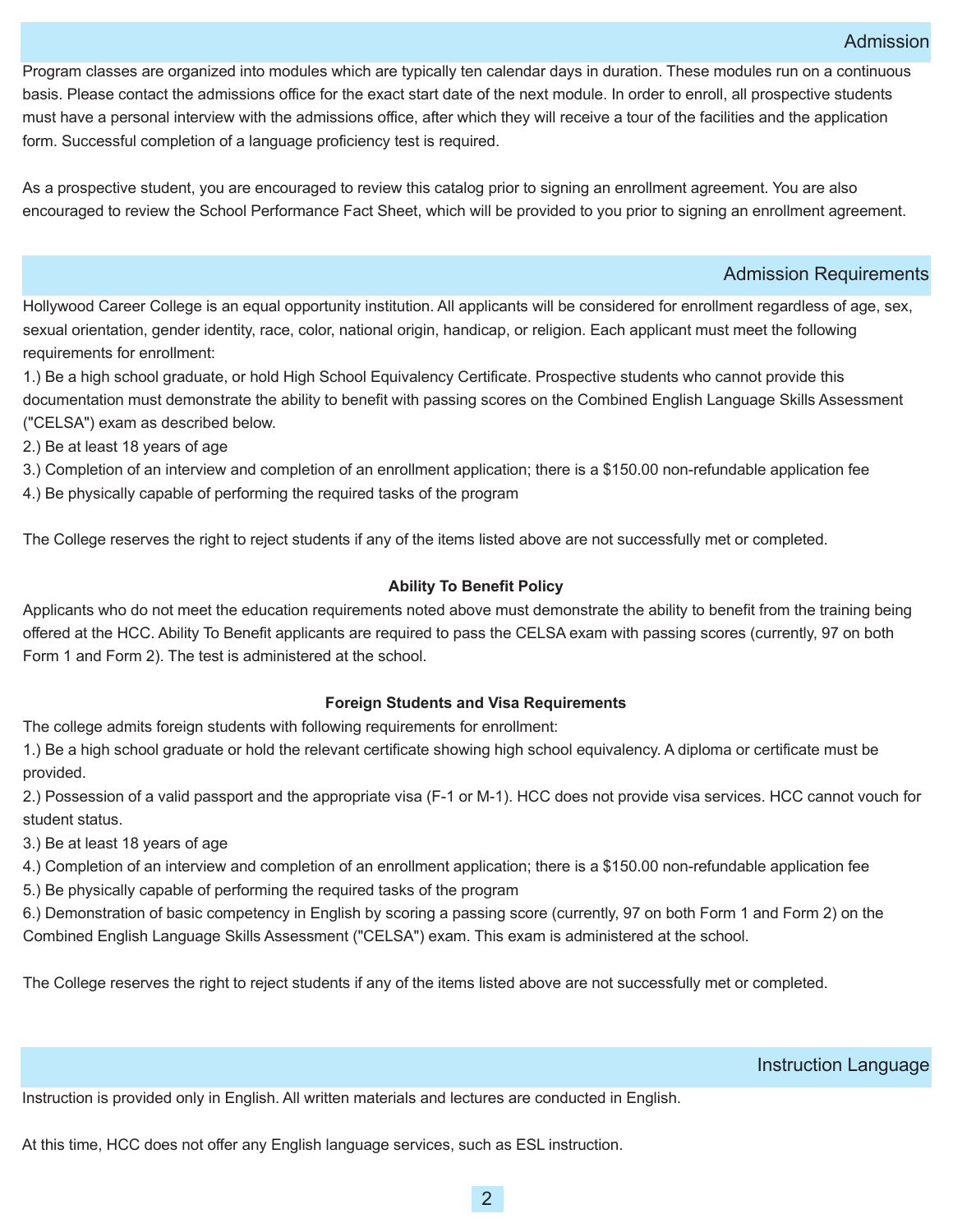At his time, HCC does not participate in federal or state financial aid programs. Payment plans are available, however. Details can be found in the 'Program Tuition and Fees' section of this catalog.

If a student obtains a loan to pay for an educational program, the student will have the responsibility to repay the full amount of the loan plus interest, less the amount of any refund, and that, if the student has received federal student financial aid funds, the student is entitled to a refund of the moneys not paid from federal student financial aid program funds.

If a student has taken out a loan guaranteed by the federal or state government and the student defaults on the loan, both of the following may occur:

1.) The federal or state government or a loan guarantee agency may take action against the student, including applying any income tax refund to which the person is entitled to reduce the balance owed on the loan.

2.) The student may not be eligible for any other federal student financial aid at another institution or other government assistance until the loan is repaid.

# Attendance Records

The College shall maintain the attendance records in computer form for all classes where attendance is taken. Students wishing to contest the accuracy of the records must do so within fourteen calendar days of the day in dispute. After this period, the computer attendance record shall be considered final.

# Attendance Requirements and Make-up Policies

Attendance in class is critical to student academic success - completion of all coursework is required for graduation. Specifically, all supervised class time for a given program must be completed, in person, according to the program description. Accurate tracking of instructional time is an important factor in ensuring program integrity, so student "clock in" and "clock out" times are carefully tracked by an electronic system.

As the programs have been carefully designed to meet various CAMTC certification requirments, any make-up assignments will be of the same instructional style, duration, and material as the missed work, and will be instructor supervised at the HCC facility. For example, one hour of missed lecture must be made up by a replacement hour of lecture time on the relevant material; one missed hour of a given practical exercise must be replaced by the same practical material.

Although faculty may provide make-up work opportunities for smaller amounts of material (typically up to approximately four hours), students should be aware that larger amounts of work may be simply impractical for an instructor to provide, and will require a student to wait for the next offering of the particular class in order to fulfill a course requirement. The availability and scheduling of make-up work is solely at the discretion of the instructor. Any make-up hours will incur a charge of \$10 per hour.

Students should notify the instructor of any planned absences. Longer term absences may require a leave of absence, as described in the "Leave of Absence Policy" section.

All instruction is provided on site; HCC does not currently offer any distance education programs. *(Currently and temporarily,* remote instruction is in place due to COVID-19; please see the Addendum at the end for additional information.)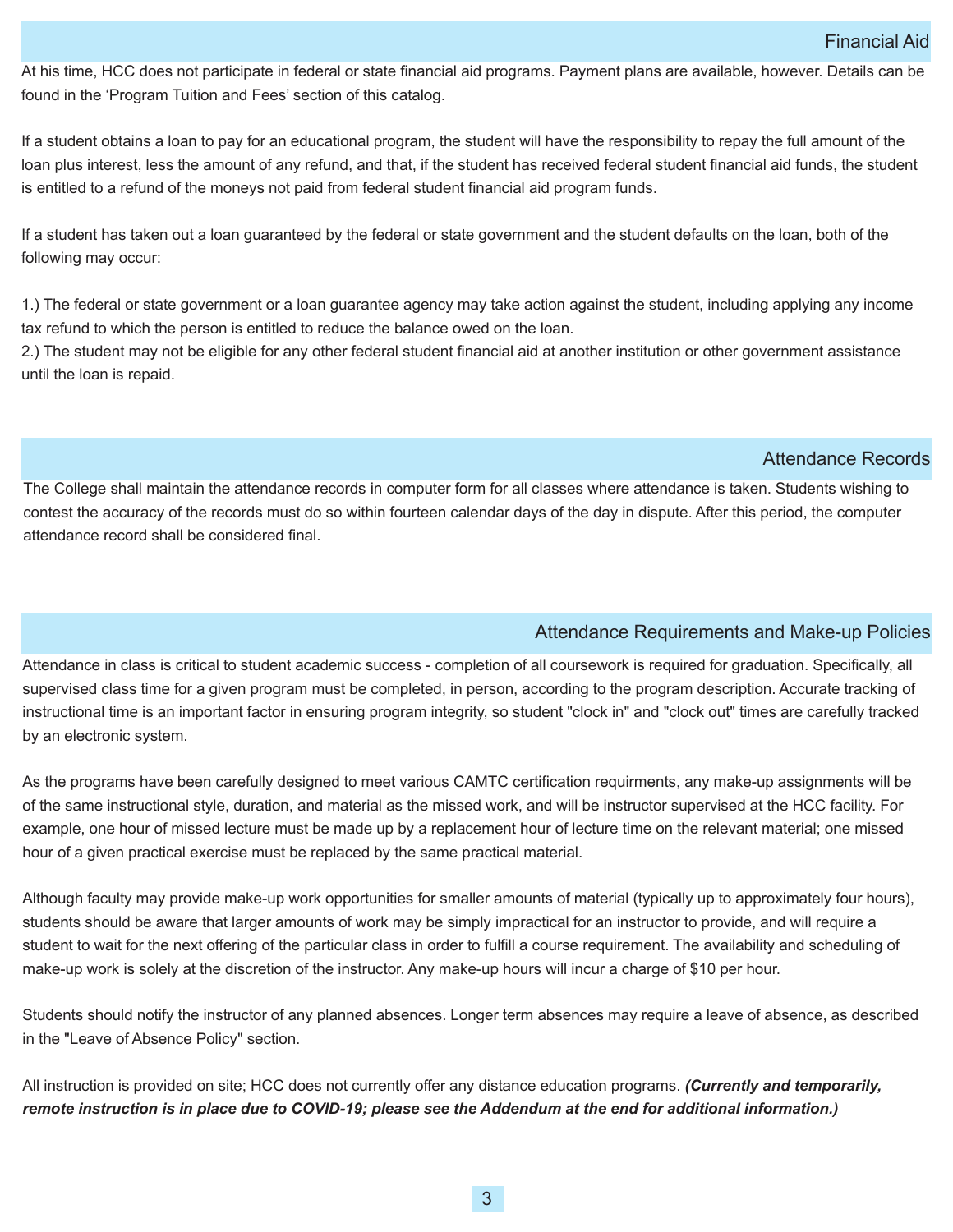# Consecutive Absence Rule

When a student's unexcused absences from any module exceed more than five consecutive calendar days (excluding holidays and scheduled breaks), the College will make a determination regarding that student's enrollment status. The following guidelines shall be followed:

Students who declare in writing they will not return to school shall be promptly dismissed, persuant to the applicable refund policies.

All students who state they intend to return must do the following:

- 1.) Attend their next scheduled class session
- 2.) File a written attendance violation appeal
- 3.) Maintain perfect attendance while the appeal is pending
- 4.) Commit to the determined actions for improvement

A student who has promised to return to school, but does not attend the next scheduled class session shall be dismissed, persuant to the applicable refund policies.

# Grading Policies

| <b>Letter Grade</b> | <b>Value for GPA</b> |
|---------------------|----------------------|
|                     |                      |
| B                   | 3                    |
| C.                  | 2                    |
|                     |                      |
|                     |                      |
| W (Withdrawn)       | None                 |

# Leave of Absence Policy

A leave of absence may be granted in the case of unusual circumstances that require students to interrupt their education. Possible examples could include family loss, serious illness, or injuries. The leave of absence must be requested by the student in writing and approved by the College. There must be a reasonable expectation that the student will return after the period described in the request, in order for the request to be granted.

Upon return from leave, the student will be required to repeat any incomplete modules. Continuation of the program will depend on the sequence and scheduling of the appropriate courses available at the time of re-entry.

Students who do not return following an approved leave of absence period will be considered to have withdrawn according to the normal withdrawal and refund policies.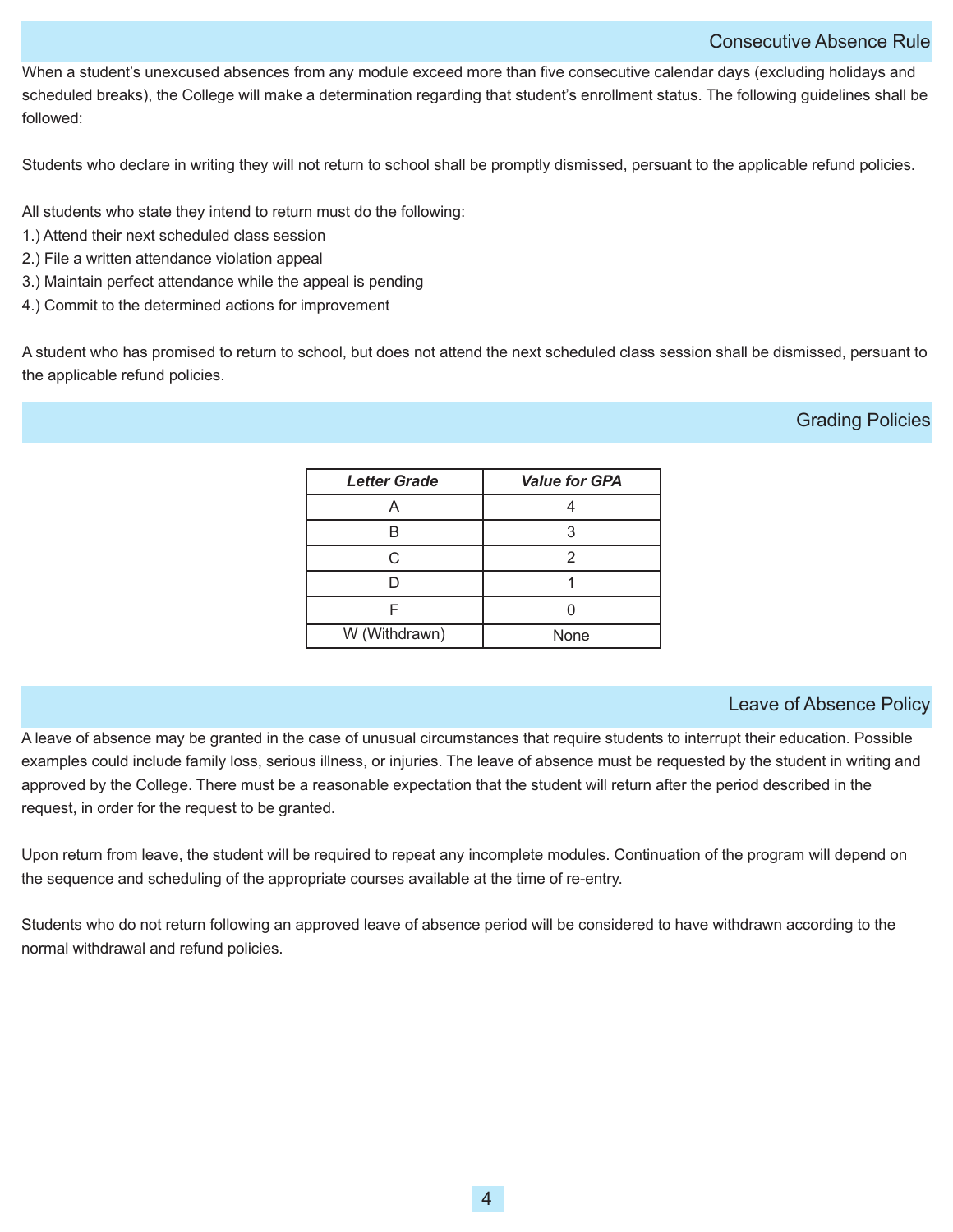# Academic Probation and Dismissal Policy

Academic Probation is a means of identifying students who are in academic jeopardy and must show academic improvement in order to be allowed to continue their studies. Probationary status will be determined by cumulative GPA's falling below the following thresholds:

- 1.5 during the first quarter of the program's class hours
- 1.75 during the second quarter of the program's class hours
- 2.0 during the second half of the program's class hours

Probationary status is removed when students raise their GPA above the relevant threshold.

Students will be sent a letter of notification of probationary status and must meet with a school representative at the beginning of the next module. The College may impose conditions that are academically appropriate for continuation of studies. Continued failure to progress towards a removal of probationary status may result in academic dismissal.

# Dress Code and Personal Hygiene Policy

Appearance and hygiene are to reflect a professional appearance. Students must follow these requirements:

- 1.) If required by a particular program or course, any uniforms provided by HCC must be worn at all times during that class session. Uniform (HCC t-shirt) must be clean.
- 2.) Clean white or black casual or sport shoes are acceptable.
- 3.) The following items are not allowed: caps, sandals, sunglasses.
- 4.) Any earrings must not be longer than the earlobes. No eyebrow, nose, tongue or lips piercings are to be worn in class.
- 5.) Hair must be properly restrained and well groomed. Any facial hair must be neatly trimmed.
- 6.) Students must shower daily. Fingernails should be clean and trimmed short.
- 7.) Food and beverages are not allowed in clinic areas.
- 8.) Students are not allowed to use mobile phones, pagers, radios, iPods, or other electronic devices in class.

School instructors will be the final judge of acceptable standards in grooming, hygiene, and uniform. If a student is found to not be in compliance with the standards, he or she will be dismissed from the class until this is corrected.

# Disciplinary Action Policies

Depending on the severity of the infraction, students may be suspended, placed on probation, or have their enrollment terminated. Students may be subject to disciplinary action for any of the following:

- 1.) Academic cheating or dishonesty, including falsification of past academic history.
- 2.) Disruptive behavior in the classroom or other areas on school grounds.
- 3.) Improper behavior towards staff or other students.
- 4.) Willful damage or destruction of school property (students will be held liable for damages).
- 5.) A breach of any terms in the enrollment agreement or this catalog.
- 6.) Failure to fulfill financial obligations.
- 7.) Conduct which tarnishes the reputation of the school.
- 8.) Unlawful conduct.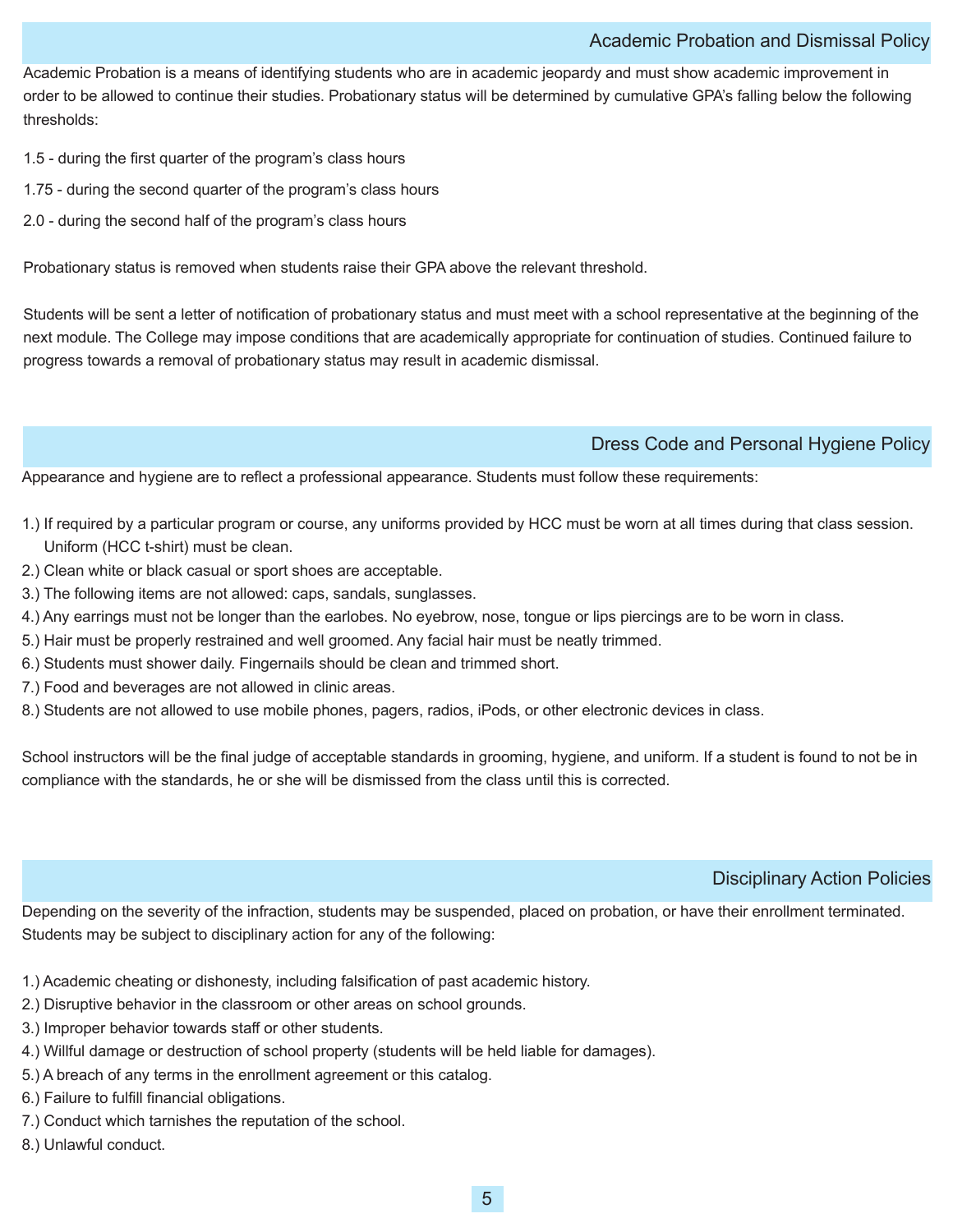## Cancellation, Withdrawal and Refund Policy

A student has the right to cancel this enrollment agreement and obtain a refund of charges paid. This option is available through attendance at the first class session, or the seventh day after enrollment, whichever is later. A student may cancel this enrollment by giving written notice to the College.

A withdrawal may be triggered by a student's written notice or by student conduct, including (but not limited to) a lack of attendence.

In the event of cancellation or termination, a written confirmation will be provided to the student.

In the event of cancellation or termination, the student is financially obligated to the College according to the following:

1.) If cancellation occurs within seven days after the date of enrollment, or before the first scheduled class session (whichever is later), 100% of all institutional charges shall be refunded, minus the \$150 application fee.

2.) If withdrawal or termination occurs after the commencement of classes, the student shall be charged according the last date of attendance. If withdrawal or termination occurs before the completion of 60% of the total class hours (300 hours), the student shall be entitled to a prorated refund of tuition. The College shall retain the application fee, book and supply fees, and any other legitimate charges owed by the student.

3.) If withdrawal or termination occurs after the completion of 60 percent of the total class hours, the student shall be obligated for the tuition charged for the entire program (the student shall not be entitled to any refund);

The term "tuition" means the charges for instruction including any lab fees. Tuition does not include application fees (\$150) or other identified program fees. It does not include materials costs, such as books and supplies. HCC does not issue credits or refunds for books or other supplies.

When a cancellation, withdrawal, or termination occurs, a calculation of all allowable charges shall be made within 45 days. If the College has received total payments greater than its allowable charges:

1.) After the date of determination of such cancellation, withdrawal or termination, a written statement showing allowable charges and total payments received shall be delivered to the student, together with a refund equal in amount to dollar amount paid to the college in excess of those allowable charges.

2.) If the student has received federal, state, or other student aid or other tuition assistance program(s), including student loan programs, regulations governing refunds within the respective program(s) shall prevail, but only with respect to the covered portions thereof.

3.) In the event payments to a student account are derived from a sponsoring public agency, private agency, or any source other than the student, the statement of charges and payments received together with an appropriate refund may be delivered instead to such parties, but only with respect to the covered portions thereof.

In the case of a disabling illness or accident, death in the immediate family or other circumstances beyond the control of the student that causes the student to leave school, the college shall arrange a prorated tuition settlement that is reasonable and fair to both parties.

6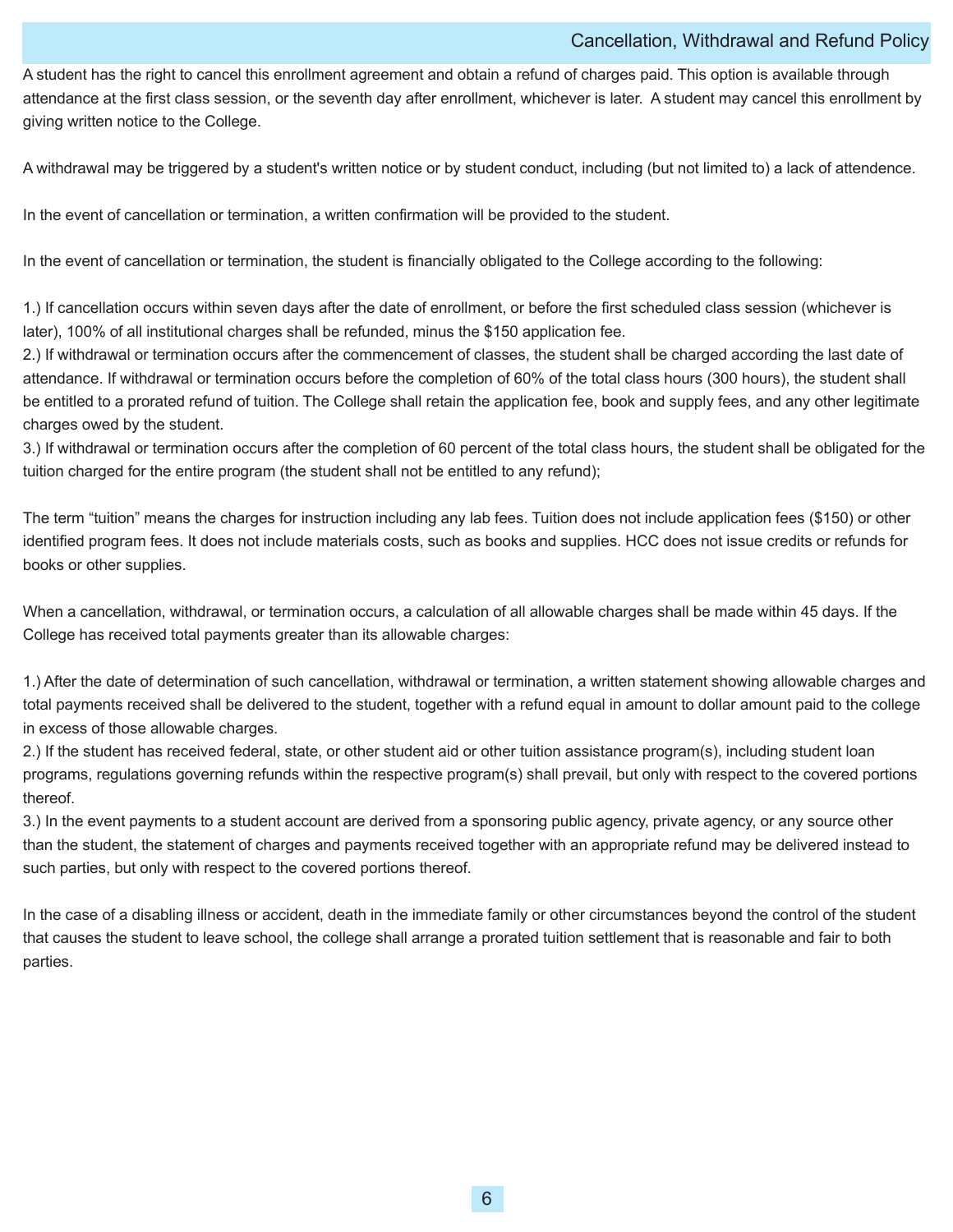# NOTICE CONCERNING TRANSFERABILITY OF CREDITS AND CREDENTIALS EARNED AT OUR INSTITUTION

The transferability of credits or acceptance of diplomas you earn at Hollywood Career College is at the complete discretion of the institution to which you may seek to transfer. Acceptance of the diploma you earn in the Massage Therapy program is also at the complete discretion of the institution to which you may seek to transfer. If the credits or diploma that you earn at this institution are not accepted at the institution to which you seek to transfer, you may be required to repeat some or all of your coursework at that institution. For this reason you should make certain that your attendance at this institution will meet your educational goals. This may include contacting an institution to which you may seek to transfer after attending HCC to determine if your credits or diploma will transfer.

At this time, HCC has not entered into articulation or transfer agreements with any other colleges or universities.

## Transfer of Credit Policy

HCC will process students' portfolios or transcripts to determine the applicability and transferability of credit from prior coursework on a case-by-case basis. Requests for advanced standing or transfers for individuals who have completed relevant coursework will be considered following completion of the application form and payment of the application fee. The admissions department will evaluate previous education and training that may be applicable to the program. If the education and/or training meet the standards for transfer of credit, the program may be shortened and the tuition reduced accordingly. The coursework will be evaluated based upon the completed program's similarity to HCC's currently offered programs.

Academic credit will generally not be granted for prior experiential learning.

Documents required for the review include the following:

- 1.) A written request for consideration of advanced standing.
- 2.) A recent and relevant catalog from the institution where the courses were completed, which clearly describes the coursework.
- 3.) An official transcript or other proof of training document from the institution.

Campus Facility / Travelling to Campus

Hollywood Career College is located at:

1552 N. Western Avenue Los Angeles, CA 90027

This location offers traditional classroom areas along with practical, lab practice areas.

## **Housing**

Kitchen

HCC does not have dormitory facilities under its control, and does not assume responsibility for finding housing or assisting students to find housing.

A wide variety of rental housing options are available in the nearby (Hollywood) area. 1-bedroom apartments in that area start in the \$1000-1200 per month range.

Hollywood is well served by public transportation, and students are encouraged to utilize public transit options.

## Placement Services

Individual career advising and general placement assistance is provided by the College; however, HCC can not make any guarantees regarding the availability of future employment.

7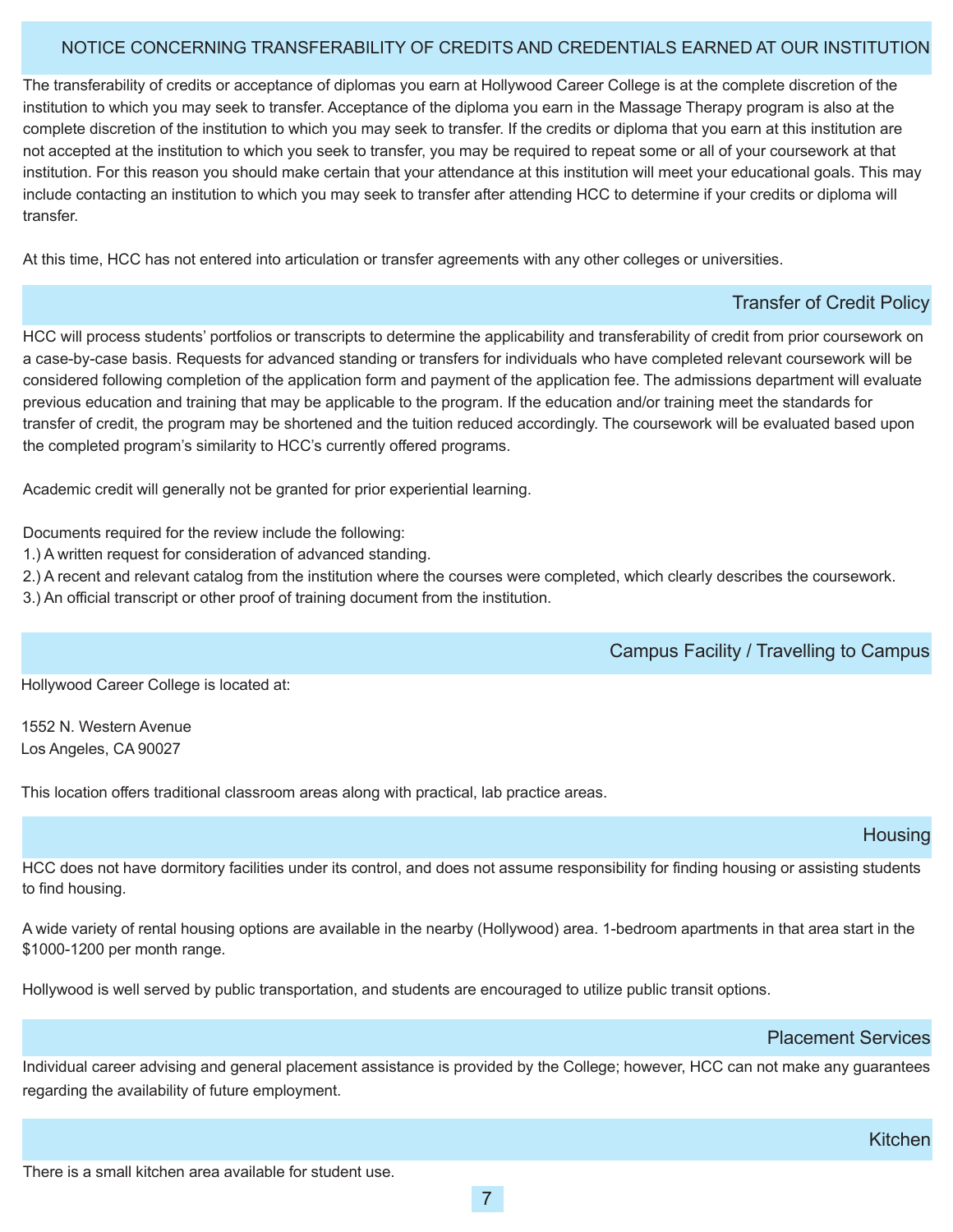HCC provides a selection of educational materials in its library area. Students may borrow items at a time for a period of up to seven days, with extended borrowing periods (renewals) at the discretion of the staff.

No food or drinks are allowed in this area. Mobile phones must be on silent mode. Students who fail to comply with these policies will be asked to leave the library.

Any public computers in the library area are intended for academic use only.

#### Student Records

Student computer records are securely stored. Any paper documents are maintained in secured cabinets. Official transcripts will be available with the submission of a transcript request form.

In general, student information is confidential, and is unavailable without written release from the student, with the exception of certain court order or governmental requirements.

Student records will be maintained for no less than five years. Transcripts will maintained indefinitely.

#### Student Grievances and Complaints

Hollywood Career College is committed to a policy of fair treatment of its students in their relationship with the administration, faculty, staff, and fellow students.

Students are encouraged to first attempt to informally resolve any problems or complaints with the instructor or staff member in the department most directly connected with their complaint. Students who are unable to resolve their complaint informally should submit their complaint in writing with the school.

Students have the right to file a complaint with the school at any time. Official student complaints pertaining to such areas (but not limited to) as academic dishonesty or academic disputes (for example, grading, progression, program requirements) may be filed with the school by submitting an official complaint form.

All complaints will be handled in accordance with written policies of the College. Filed complaints shall receive a written response from the school within seven days.

All aspects of student complaints shall be treated as confidential in accordance with HCC's policies on confidentiality of student records. Notwithstanding this confidentiality requirement, student complaints shall be made available to representatives of the State of California Bureau for Private Postsecondary Education.

A student or any member of the public may file a complaint about this institution with the Bureau for Postsecondary Education by calling 888.370.7589 or by completing a complaint form, which can be obtained on the bureau's Internet Web site, www.bppe.ca.gov

> Bureau for Private Postsecondary Education 2535 Capitol Oaks Drive, Suite 400 Sacramento , CA 95833 PO Box 980818 West Sacramento, CA 95798-0818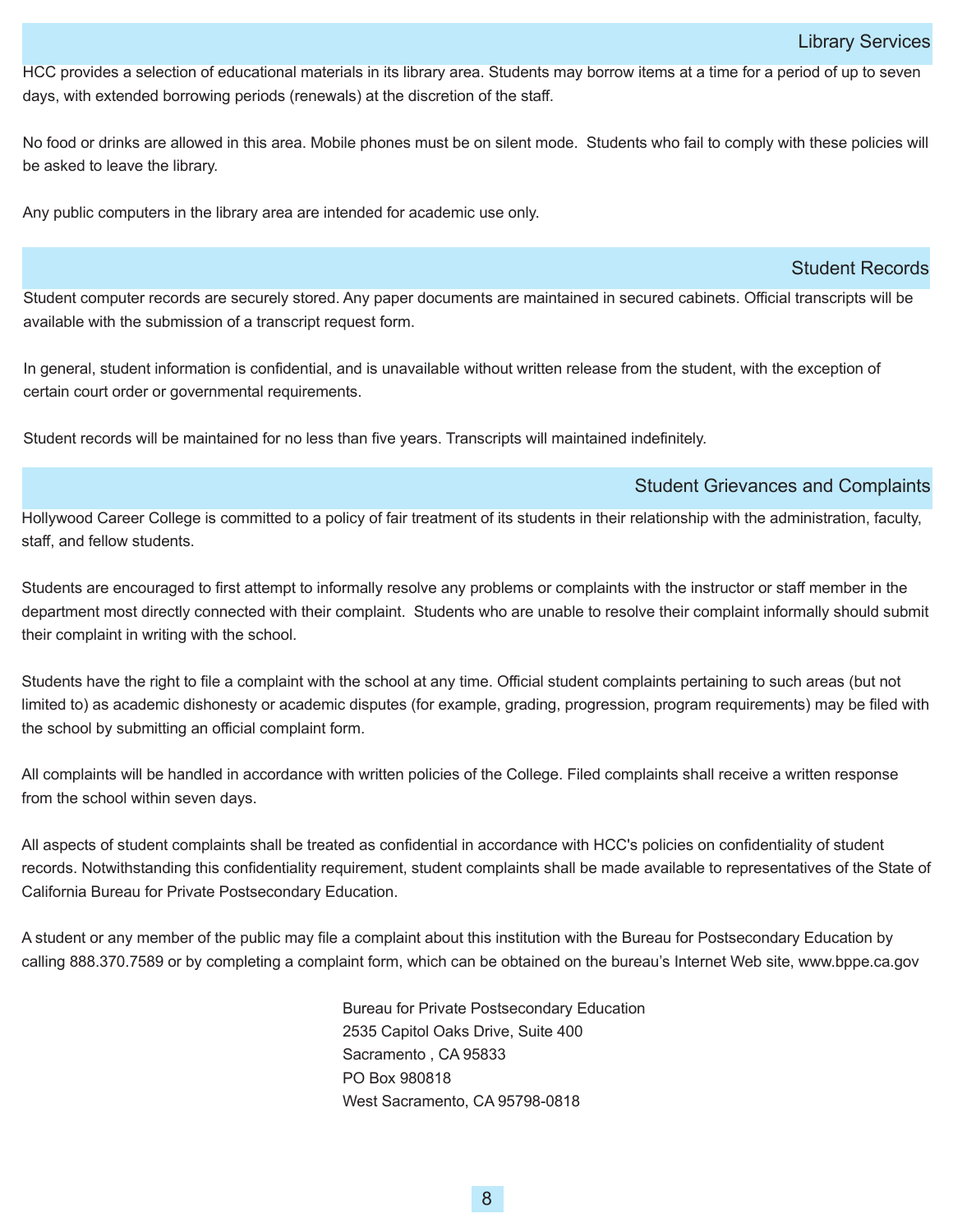## Financial Statement

Hollywood Career College does not have any pending bankruptcy petitions. It is not operating as a debtor in possession. It has never filed for bankruptcy, nor has it ever had a petition in bankruptcy filed against it that resulted in reorganization under Chapter 11 of the United States Bankruptcy Code.

The College has made every reasonable effort to determine that everything stated in this catalog is accurate. The College reserves the right to add, amend, or repeal any of its rules, regulations, policies, and procedures. All information including statement of fees, course offerings, and admission and graduation requirements contained in this catalog are subject to change without notice.

The College is not liable for statements made by any employee, advisor, or faculty member made in conflict with the contents of this catalog, nor unintended errors or omissions.

# Accreditation Statement

Hollywood Career College is not accredited by an accrediting agency recognized by the United States Department of Education. HCC does not offer any accredited degree programs.

# CAMTC Specific Statements

Attendance and/or graduation from a California Massage Therapy Council approved school does not guarantee certification by CAMTC. Applicants for certification shall meet all requirements as listed in California Business and Professions Code section 4600 et. seq.

A student or any member of the public with questions that have not been satisfactorily answered by the school or who would like to file a complaint about this school may contact the California Massage Therapy Council at One Capitol Mall, Suite 320, Sacramento, CA 95814, www.camtc.org, phone (916) 669-5336, or fax (916) 669-5337.

#### The following is an excerpt from of the Massage Therapy Act (California Business and Professions Code, section 4611):

It is an unfair business practice for a person to do any of the following:

1.) To hold himself or herself out or to use the title of "certified massage therapist" or "certified massage practitioner," or any other term, such as "licensed," "certified," "CMT," or "CMP," in any manner whatsoever that implies or suggests that the person is certified as a massage therapist or massage practitioner, unless that person currently holds an active and valid certificate issued by the council pursuant to this chapter.

2.) To falsely state or advertise or put out any sign or card or other device, or to falsely represent to the public through any print or electronic media, that he or she or any other individual is licensed, certified, or registered by a governmental agency as a massage therapist or massage practitioner.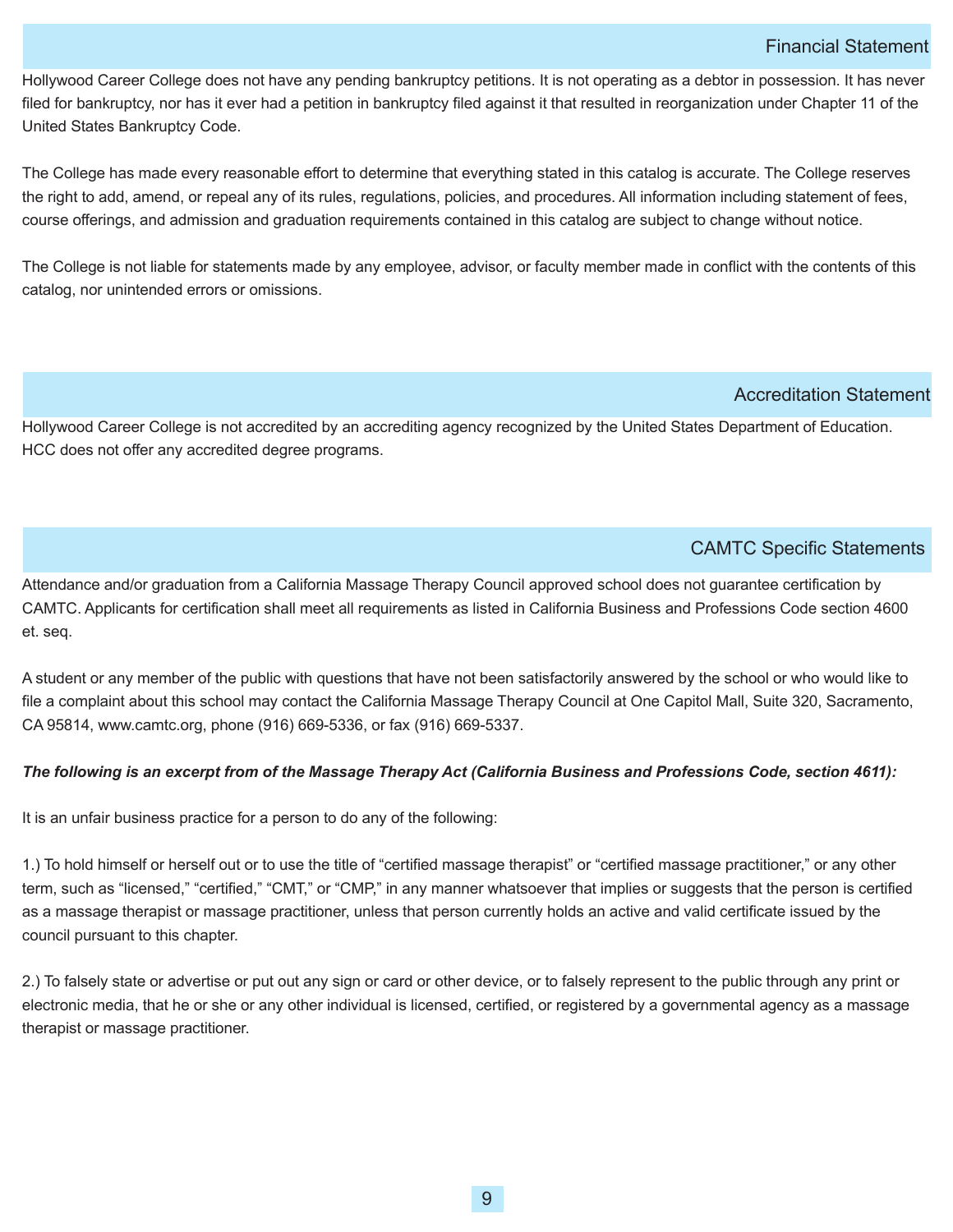#### *Massage Therapy - 500 Clock Hours* (Full-time and Part-time Classes are available)

This comprehensive program prepares students for a career in massage therapy. This program has no special prerequisites beyond the general admission requirements.

Various instructional methods will be used as appropriate, including conventional lectures, instructional videos, and hands-on, practical lab sessions. Each module has a module-end final examination.

The lecture classes will address Anatomy, Physiology, Kinesiology, Pathology, Professional Ethics and Business Scope of Practices.

Various massage modalities are introduced. Topics include the following: Swedish massage, deep tissue massage, lymphatic massage, Thai massage, trigger point therapy, sport massage, pregnancy massage, polarity therapy, reflexology and spa treatments. Specific MBLEx exam preparation receives special emphasis. Pre-treatment evaluation and charting (SOAP Charting) is also practiced, including a course devoted specifically to client communication in a clinic environment.

Hollywood Career College is approved to operate by the California Bureau for Private Postsecondary Education (BPPE).

For most students, the ultimate goal is licensed employment in the massage field after successful completion of the program (US Department of Labor Standard Occupational Classification: 319011 "Massage Therapists"). Massage licensing and certification requirements vary depending on location.

A student seeking California massage certification with the California Massage Therapy Council (CAMTC) can find the latest certification requirements at the CAMTC website (www.camtc.org). Students seeking licenses or certification in other jurisdictions should consult the appropriate governing body.

#### Notes on HCC's draping policy:

Proper draping is a basic skill for any massage professional, and appropriate techniques will be taught and followed. Draping, which refers to covering a client's body with a top sheet of some kind, is always performed so that all parts of the body not being actively worked on at the time are covered. Appropriate draping practices will always be observed during practical massage lessons and clinical sessions.

#### Required Courses

MT101A - Introduction to Massage Therapy - Anatomical Terms; Swedish 1

MT101B - History of Massage Therapy - Kineseology 1; Swedish 2

- MT102A Skeletal System; Deep Tissue and Lymphatic Massage
- MT102B Muscular System; Deep Tissue and Myofascial Massage
- MT103A Cardiovascular System, Spine and Thorax; Asian Body Therapy, Thai
- MT103B Reproductive and Digestive Systems, Shoulder & Arm; Pregnancy Massage
- MT104A Integumentary System, Forearm and Hand; Sport Massage
- MT104B Immune System, Pelvis and Thigh; Trigger Point
- MT105A Central Nervous and Peripheral Nervous Systems, Head, Neck and Face Muscles, MBLEX Practice; Reflexology, Chair and Spa Treatments
- MT105B Endocrine and Urinary Systems, Leg and Foot Muscles; Energy Polarity
- MT106A Respiratory System, Kinesiology 2, MBLEX Practice; HIPAA and OSHA, Integrated Routines
- MT106B Professional Ethics and Scope of Practices; Business Plan

MT200 - Clinical Lab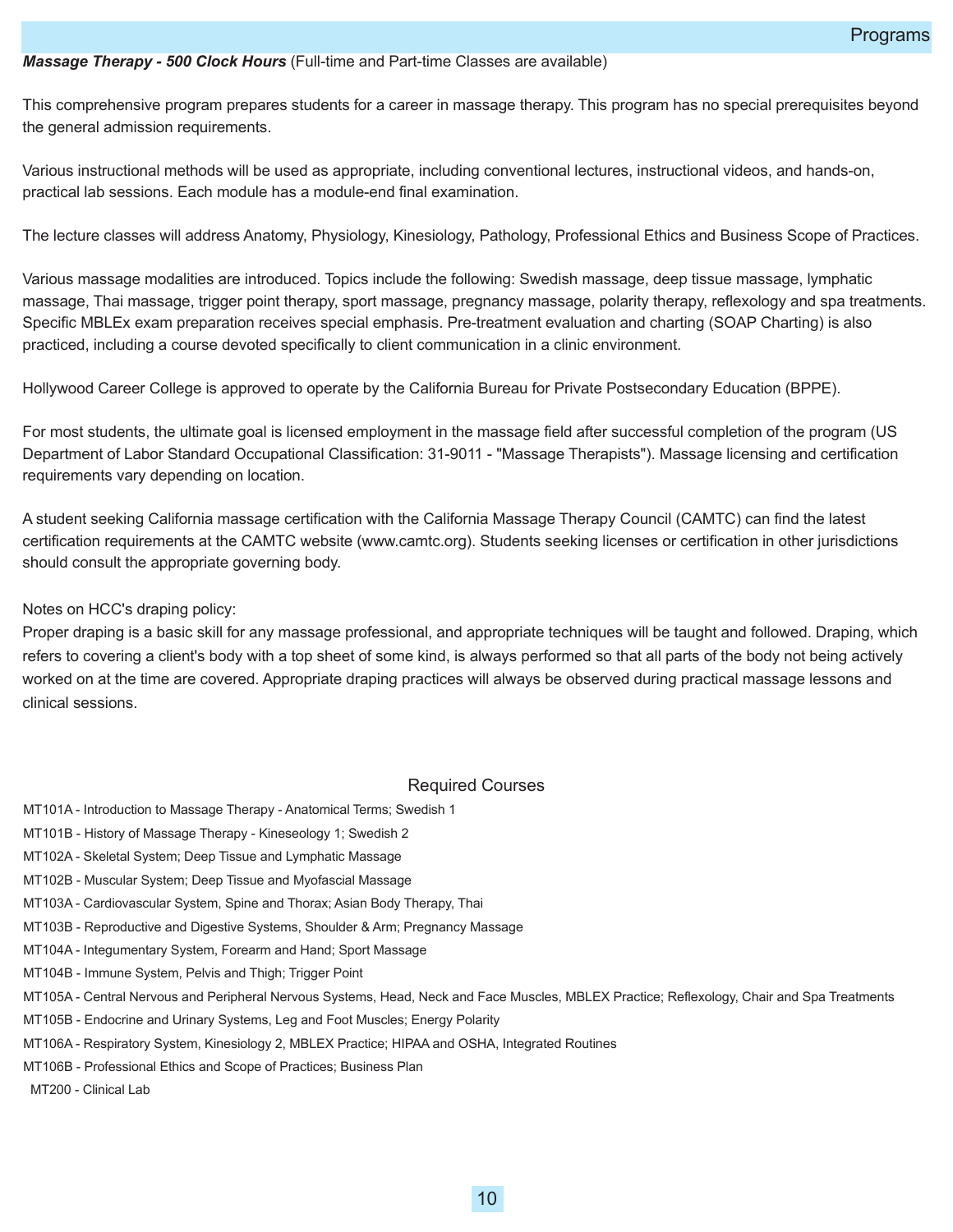The graduation requirements for the massage therapy diploma program are:

Recorded completion of 500 hours of class time.

 Successful completion of all class modules. Most modules are comprised of both lecture and lab components. Successful completion requires a passing grade ('D' or higher) on the written exam corresponding to the module's lecture section as well as a passing grade on the lab (physical/practical) section.

An overall GPA of 2.0 or higher.

All financial obligations to the school have been paid.

## Tuition and Fees

# **Application Fee**

A nonrefundable application fee of \$150 must be submitted with the Application for Admission in order to process the student's potential acceptance to the College. Applications remain active for one year after the date of submission, but applicants who enroll within this one-year period are responsible for all financial, academic and other policies which were in effect at the time of their enrollment.

## **Paid in full summary**

| <b>Program</b>              | <b>Program</b><br>Length | <b>Application</b><br>Fee | <b>Tuition</b><br>$(+STRF)$ | <b>Books and Materials</b><br>(estimated) | Total            |
|-----------------------------|--------------------------|---------------------------|-----------------------------|-------------------------------------------|------------------|
| Massage therapy (part time) | 25 weeks                 | \$150                     | $ $ \$4500 (+\$2.50)        | \$500                                     | $$5150 (+$2.50)$ |
| Massage therapy (full time) | 12.5 weeks               | \$150                     | $ $ \$4500 (+\$2.50)        | \$500                                     | $$5150 (+$2.50)$ |

#### **Payment plan summary**

| <b>Program</b>              | <b>Program</b><br>Length | <b>Application</b><br>Fee | <b>Tuition</b><br>(+STRF) | <b>Books and</b><br><b>Materials</b><br>(estimated) | <i><b>Installment</b></i><br>Fees | <b>Total</b>     |
|-----------------------------|--------------------------|---------------------------|---------------------------|-----------------------------------------------------|-----------------------------------|------------------|
| Massage therapy (part time) | 25 weeks                 | \$150                     | $$4500 (+ $2.50)$         | \$500                                               | \$250                             | $$5400 (+$2.50)$ |
| Massage therapy (full time) | 12.5 weeks               | \$150                     | $$4500 (+ $2.50)$         | \$500                                               | \$150                             | $$5300 (+$2.50)$ |

## **Payment Options**

|                                              | Massage therapy (part | Massage therapy (part | Massage therapy (full | Massage therapy (full |
|----------------------------------------------|-----------------------|-----------------------|-----------------------|-----------------------|
|                                              | time, paid in full)   | time, 5 payments)     | time, paid in full)   | time, 3 payments)     |
| Payment #1 (due at start)                    | $$5150 (+$2.50)$      | $$1400 (+ $2.50)$     | $$5150 (+$2.50)$      | $$2200 (+ $2.50)$     |
| Payment #2 (due 1 month after start)         |                       | \$1000                |                       | \$1550                |
| Payment #3 (due 2 months after start)        |                       | \$1000                |                       | \$1550                |
| <b>Payment #4 (due 3 months after start)</b> |                       | \$1000                |                       |                       |
| Payment #5 (due 4 months after start)        |                       | \$1000                |                       |                       |
| <b>Total</b>                                 | $$5150 (+$2.50)$      | $$5400 (+ $2.50)$     | $$5150 (+$2.50)$      | $$5300 (+ $2.50)$     |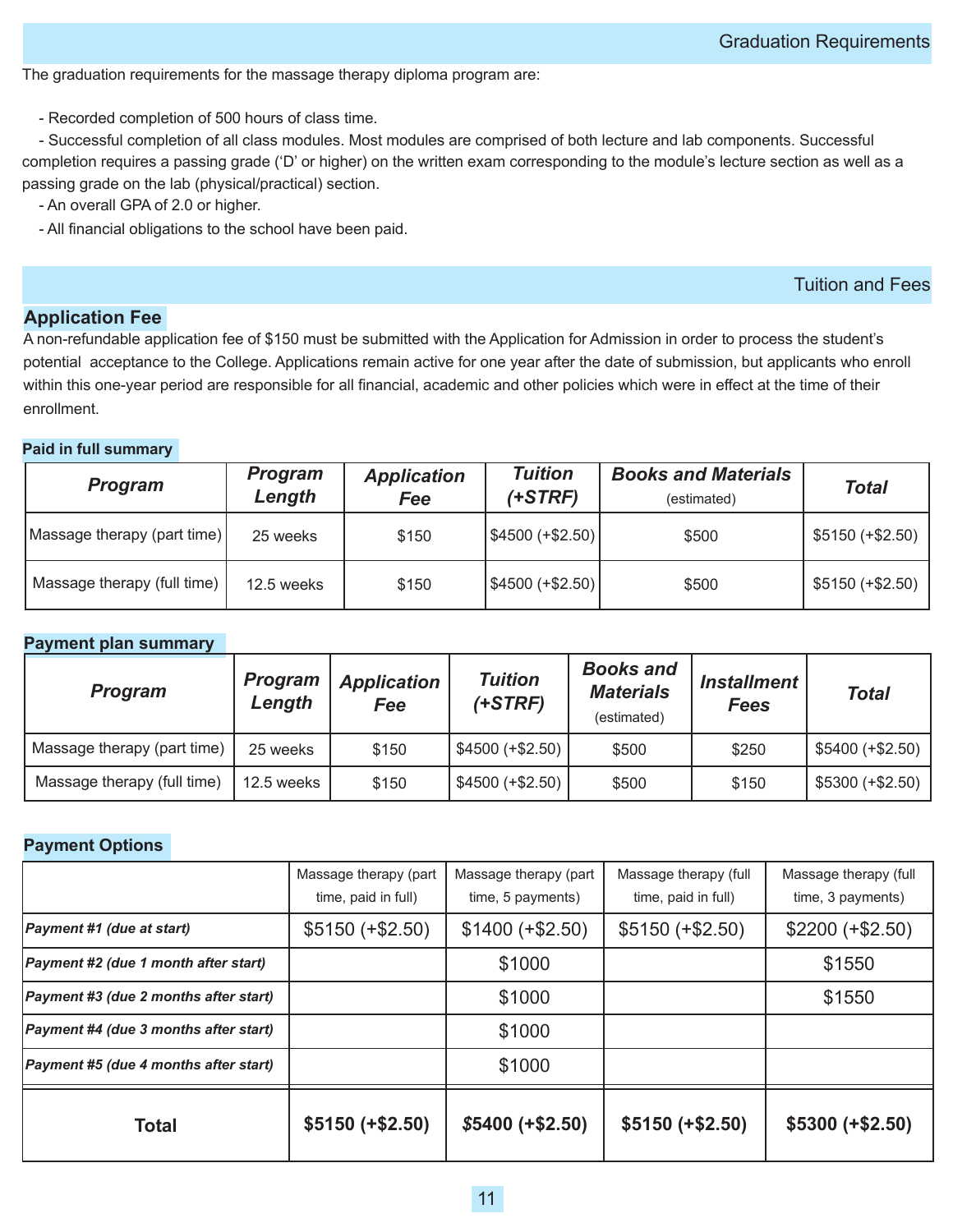# Massage Therapy Program Books and Materials Summary

| <b>Items</b>                                          | <b>Estimated Cost</b> |  |
|-------------------------------------------------------|-----------------------|--|
| HCC Uniform Shirts (2)                                | \$40                  |  |
| Mosby's Essential Sciences (Elsevier)                 | \$85                  |  |
| Trail Guide of the Body (Books of Discovery)          | \$70                  |  |
| Trail Guide of the Body workbook (Books of Discovery) | \$25                  |  |
| Tappan's Handbook of Massage Therapy (Pearson)        | \$100                 |  |
| <b>HCC Coursework Materials</b>                       | \$80                  |  |
| Consumables: Lotions, Oils, Linens                    | \$100                 |  |
| <b>Estimated Total (including taxes)</b>              | \$500                 |  |

# Student Tuition Recovery Fund (STRF) Information

The State of California established the Student Tuition Recovery Fund (STRF) to relieve or mitigate economic loss suffered by a student in an educational program at a qualifying institution, who is or was a California resident while enrolled, or was enrolled in a residency program, if the student enrolled in the institution, prepaid tuition, and suffered an economic loss. Unless relieved of the obligation to do so, you must pay the state-imposed assessment for the STRF, or it must be paid on your behalf, if you are a student in an educational program, who is a California resident, or are enrolled in a residency program, and prepay all or part of your tuition.

You are not eligible for protection from the STRF and you are not required to pay the STRF assessment, if you are not a California resident, or are not enrolled in a residency program.

It is important that you keep copies of your enrollment agreement, financial aid documents, receipts, or any other information that documents the amount paid to the school. Questions regarding the STRF may be directed to the Bureau for Private Postsecondary Education, 2535 Capitol Oaks Drive, Suite 400, Sacramento, CA 95833, (916) 431-6959 or (888) 370-7589.

To be eligible for STRF, you must be a California resident or are enrolled in a residency program, prepaid tuition, paid or deemed to have paid the STRF assessment, and suffered an economic loss as a result of any of the following:

1.) The institution, a location of the institution, or an educational program offered by the institution was closed or discontinued, and you did not choose to participate in a teach-out plan approved by the Bureau or did not complete a chosen teach-out plan approved by the Bureau.

2.) You were enrolled at an institution or a location of the institution within the 120 day period before the closure of the institution or location of the institution, or were enrolled in an educational program within the 120 day period before the program was discontinued.

3.) You were enrolled at an institution or a location of the institution more than 120 days before the closure of the institution or location of the institution, in an educational program offered by the institution as to which the Bureau determined there was a significant decline in the quality or value of the program more than 120 days before closure.

4.) The institution has been ordered to pay a refund by the Bureau but has failed to do so.

5.) The institution has failed to pay or reimburse loan proceeds under a federal student loan program as required by law, or has failed to pay or reimburse proceeds received by the institution in excess of tuition and other costs.

6.) You have been awarded restitution, a refund, or other monetary award by an arbitrator or court, based on a violation of this chapter by an institution or representative of an institution, but have been unable to collect the award from the institution.

7.) You sought legal counsel that resulted in the cancellation of one or more of your student loans and have an invoice for services rendered and evidence of the cancellation of the student loan or loans.

To qualify for STRF reimbursement, the application must be received within four (4) years from the date of the action or event that made the student eligible for recovery from STRF.

A student whose loan is revived by a loan holder or debt collector after a period of noncollection may, at any time, file a written application for recovery from STRF for the debt that would have otherwise been eligible for recovery. If it has been more than four (4) years since the action or event that made the student eligible, the student must have filed a written application for recovery within the original four (4) year period, unless the period has been extended by another act of law.

However, no claim can be paid to any student without a social security number or a taxpayer identification number.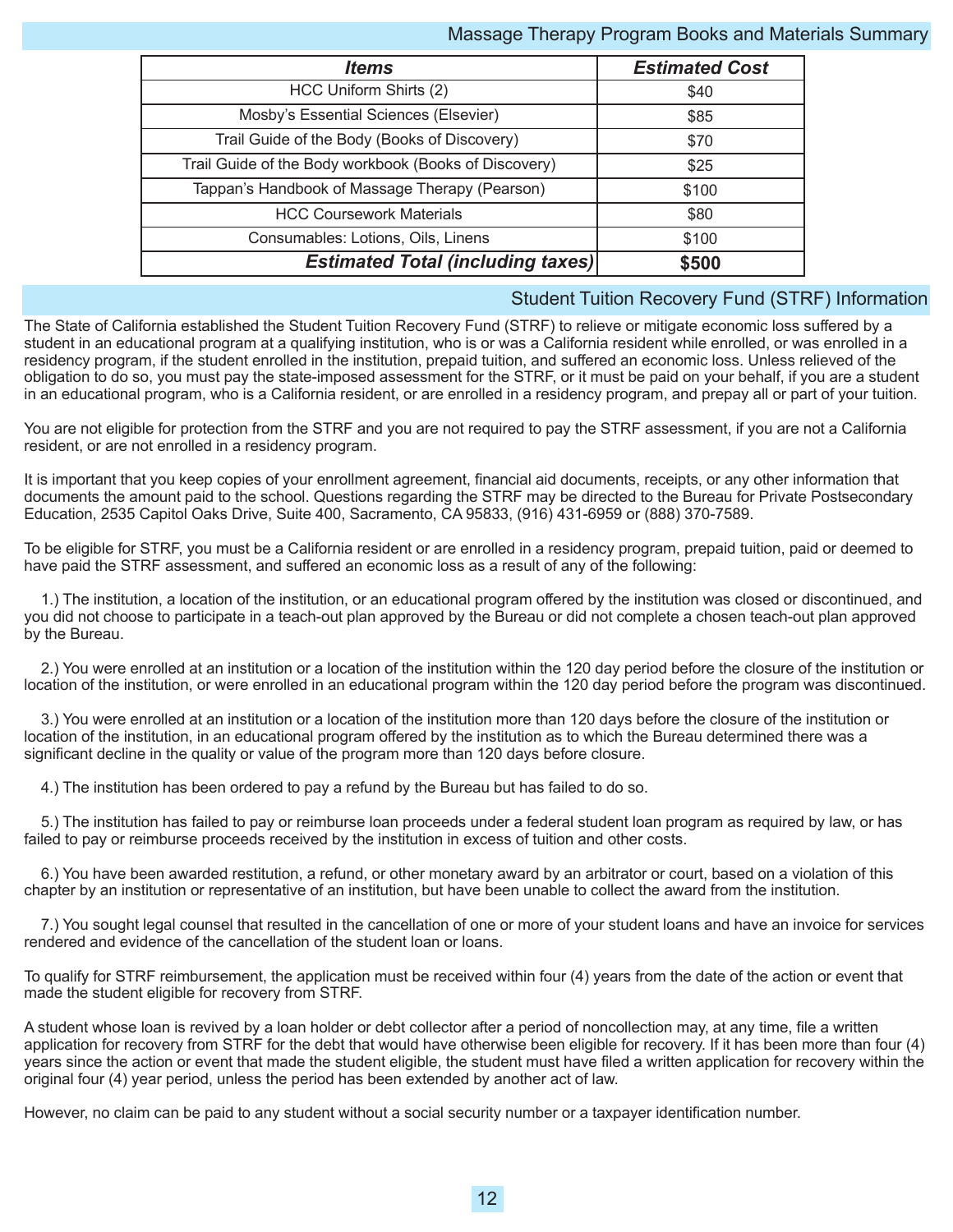| Martin Luther King Day    |                                                   |
|---------------------------|---------------------------------------------------|
| <b>Memorial Day</b>       |                                                   |
| Independence Day          |                                                   |
| Labor Day                 |                                                   |
| <b>Thanksgiving Break</b> | The day before through the day after Thanksgiving |
| Christmas Break           | From Christmas Day through New Year's day         |

Class Hours

Full time: Massage Therapy 500 Hours (12.5 weeks) – Monday to Friday.

Class hours: 8.00am – 4.30pm (Morning class and afternoon class)

Part time: Massage Therapy 500 Hours (25 weeks) –Monday to Friday.

Class hours: 8.00am – 12pm *OR* 12.30pm – 4.30pm (Select morning class or afternoon class throughout the program)

The most current class schedule can always be found at: www.hollywoodcareercollege.com

Faculty and Staff

*Massage Therapy Program Instruction*

Umarin Wachter, MBA, BS, CMT, CAMTC certified

# *Any questions a student may have regarding this catalog that have not been satisfactorily answered by the institution may be directed to the Bureau for Private Postsecondary Education at:*

Bureau for Private Postsecondary Education 2535 Capitol Oaks Drive, Suite 400 Sacramento , CA 95833 PO Box 980818 West Sacramento, CA 95798-0818

Tel: 916.431.6959 Toll Free: 888.370.7589

www.bppe.ca.gov